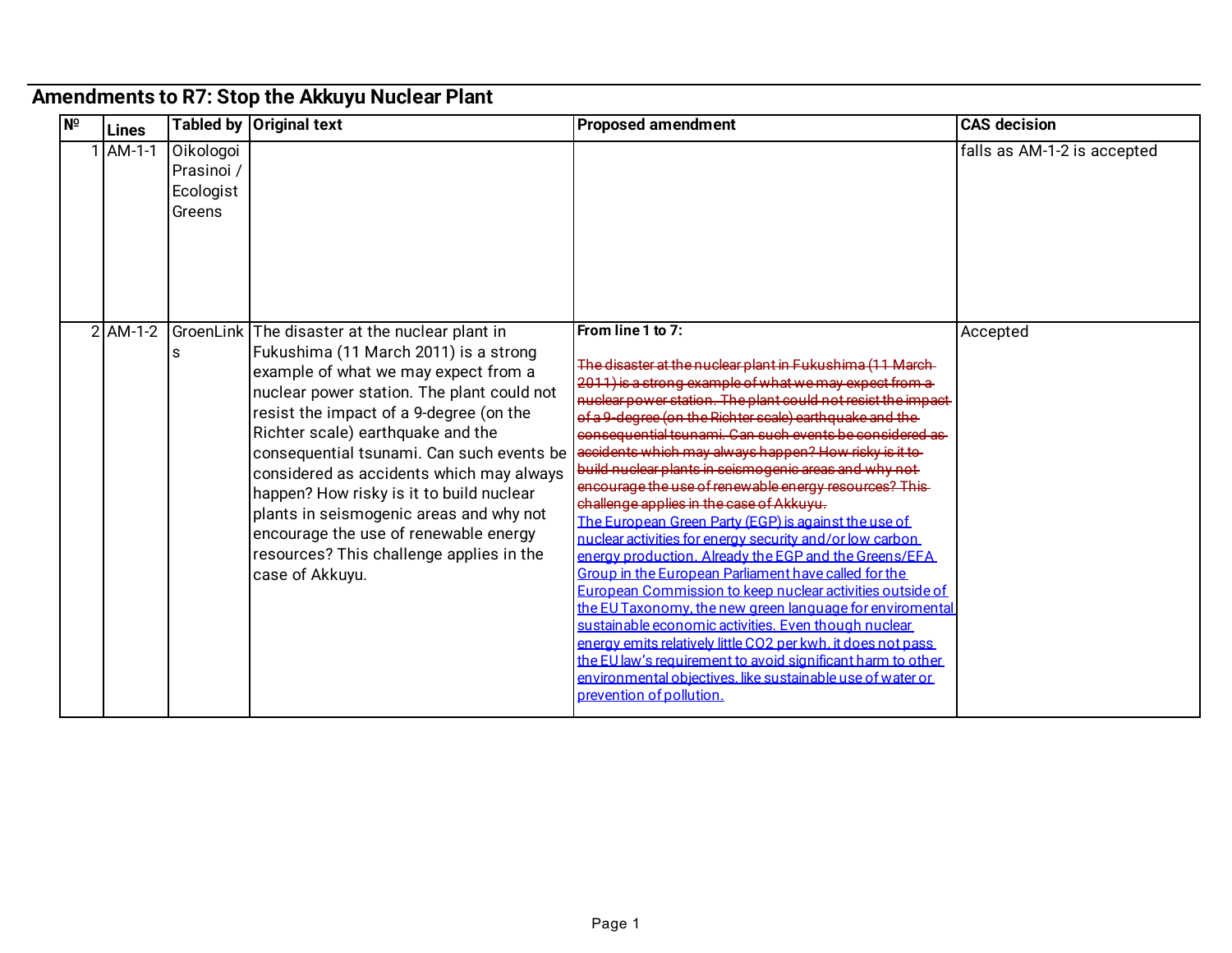|  | $3$ AM-4-1 | Oikologoi<br>Prasinoi /<br>Ecologist<br>Greens | resist the impact of a 9-degree (on the<br>Richter scale) earthquake and the<br>considered as accidents which may always<br>happen? How risky is it to build nuclear<br>plants in seismogenic areas and | Insert from line 3 to 5:<br>consequential tsunami. Can such events be resist the impact of a 9-degree (on the Richter<br>scale) earthquake and the consequential tsunami.<br>Can such events not be considered as accidents<br>which may always happen? How risky is it to build<br>nuclear plants in seismogenic areas and                                                                         | falls as AM-1-2 is accepted                                                                                                                                                                                                                                                                                                                                                                                                                            |
|--|------------|------------------------------------------------|---------------------------------------------------------------------------------------------------------------------------------------------------------------------------------------------------------|-----------------------------------------------------------------------------------------------------------------------------------------------------------------------------------------------------------------------------------------------------------------------------------------------------------------------------------------------------------------------------------------------------|--------------------------------------------------------------------------------------------------------------------------------------------------------------------------------------------------------------------------------------------------------------------------------------------------------------------------------------------------------------------------------------------------------------------------------------------------------|
|  | $4$ AM-7-1 | <b>Bündnis</b><br>90/Die<br>Grünen             | why not encourage the use of renewable<br>energy resources? This challenge applies in<br>the case of Akkuyu.                                                                                            | Insert from line 6 to 7:<br>why not encourage the use of renewable energy<br>resources? This challenge applies in the case of<br>Akkuyu. The Turkish government has essentially<br>given the site to Russia. The Turkish state doesn't<br>have any authority to intervene in the operational or<br>the building phase of the reactor. Even the control<br>mechanisms are not clear in the contract. | Compromise proposal found<br>between DE, FYEG & CY:<br>Insert from line 6 to 7:<br>why not encourage the use of<br>renewable energy resources?<br>This challenge applies in the<br>case of Akkuyu. The control<br>mechanisms in the contract.<br>between Turkey and Russia, are<br>not clear.<br>Additional request to insert after<br>$line 13$ :<br>Following explanations from the<br>Russian constructing company<br>Rosatom, that owns 51% of the |

shares and thereby exercises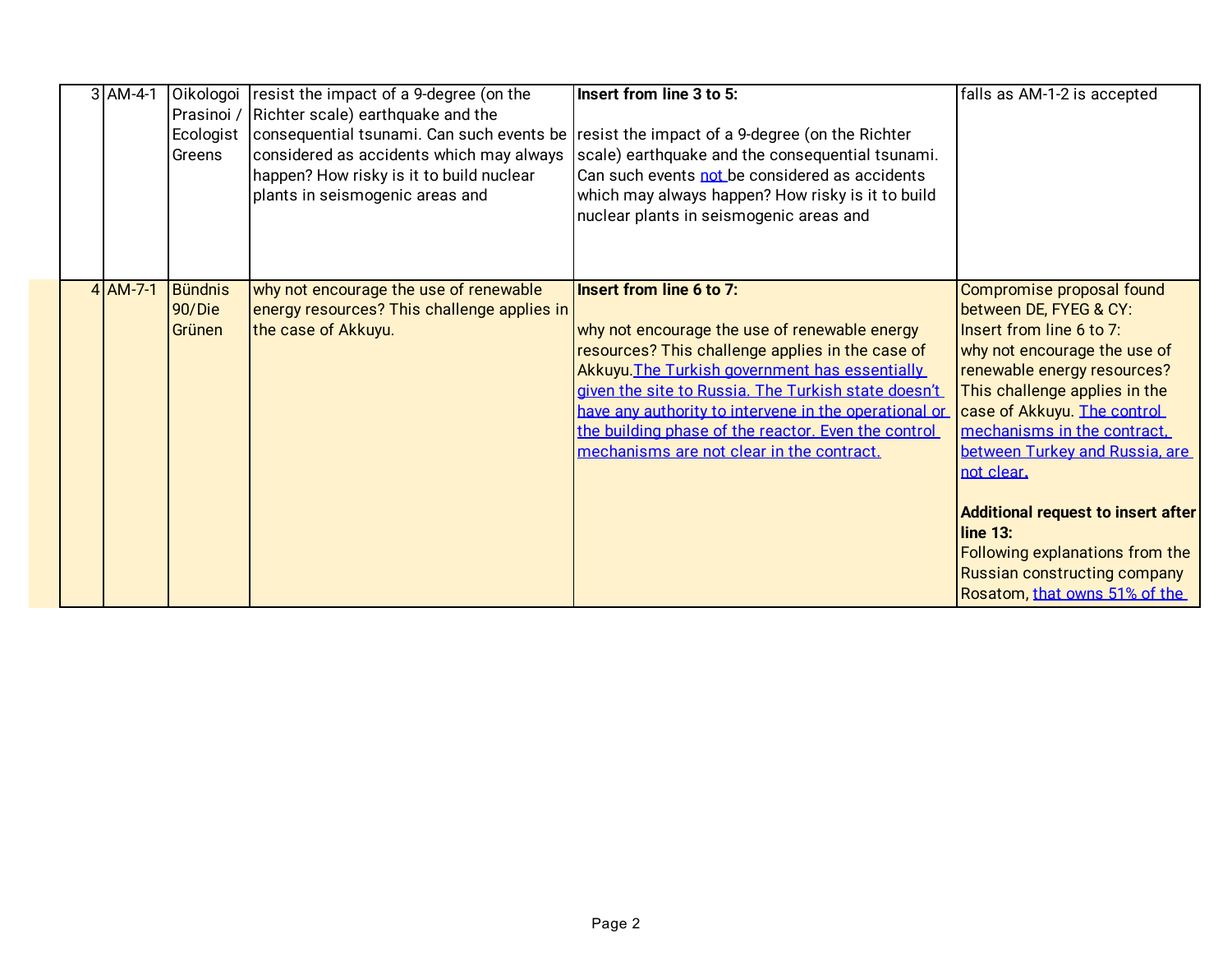| $5$ AM-9-2      | Bündnis | The impact of a failure in the safety       | Insert from line 8 to 10:                               | Accepted |
|-----------------|---------|---------------------------------------------|---------------------------------------------------------|----------|
|                 | 90/Die  | systems at such a plant or an earthquake is |                                                         |          |
|                 | Grünen  | a high risk with inevitably catastrophic    | The impact of a failure in the safety systems at        |          |
|                 |         | consequences for the region. Even the       | such a plant or an earthquake is a high risk with       |          |
|                 |         | everyday operation of a nuclear plant       | inevitably catastrophic consequences for the            |          |
|                 |         | represents a danger for human beings,       | region. The Russian-financed Akkuvu Nuclear Power       |          |
|                 |         |                                             | Plant in southern Turkey sits on a major plate          |          |
|                 |         |                                             | tectonic fault line. The Akkuvu-Mersin region is        |          |
|                 |         |                                             | particularly subject to earthquakes and has             |          |
|                 |         |                                             | repeatedly experienced earthquakes of a size of         |          |
|                 |         |                                             | over 6 on the Richter scale: the power station is to    |          |
|                 |         |                                             | be sited only 25 km from an active seismic fault        |          |
|                 |         |                                             | which has provoked strong reactions from                |          |
|                 |         |                                             | environmental organisations and experts in the          |          |
|                 |         |                                             | field. In case of a nuclear accident, not only the area |          |
|                 |         |                                             | of Akkuvu would be in danger, but also Cyprus, the      |          |
|                 |         |                                             | Greek Dodecanese region and the whole of the            |          |
|                 |         |                                             | south-east Mediterranean region. Even the everyday      |          |
|                 |         |                                             | operation of a nuclear plant represents a danger for    |          |
|                 |         |                                             | human beings,                                           |          |
|                 |         |                                             |                                                         |          |
|                 |         |                                             |                                                         |          |
|                 |         |                                             |                                                         |          |
| 6 AM-15-1 Groen |         | transported by air to Russia for treatment  | Delete from line 14 to 16:                              | Accepted |
|                 |         | and brought back to Turkey to be buried for |                                                         |          |
|                 |         | some decades. However, further to the       | transported by air to Russia for treatment and          |          |
|                 |         | technical environmental and safety issues,  | brought back to Turkey to be buried for some-           |          |
|                 |         | risks are significantly higher due to the   | decades. However, further to the technical              |          |
|                 |         | political instability                       | environmental and safety issues, risks are              |          |
|                 |         |                                             | significantly higher due to the political instability   |          |
|                 |         |                                             |                                                         |          |
|                 |         |                                             |                                                         |          |
|                 |         |                                             |                                                         |          |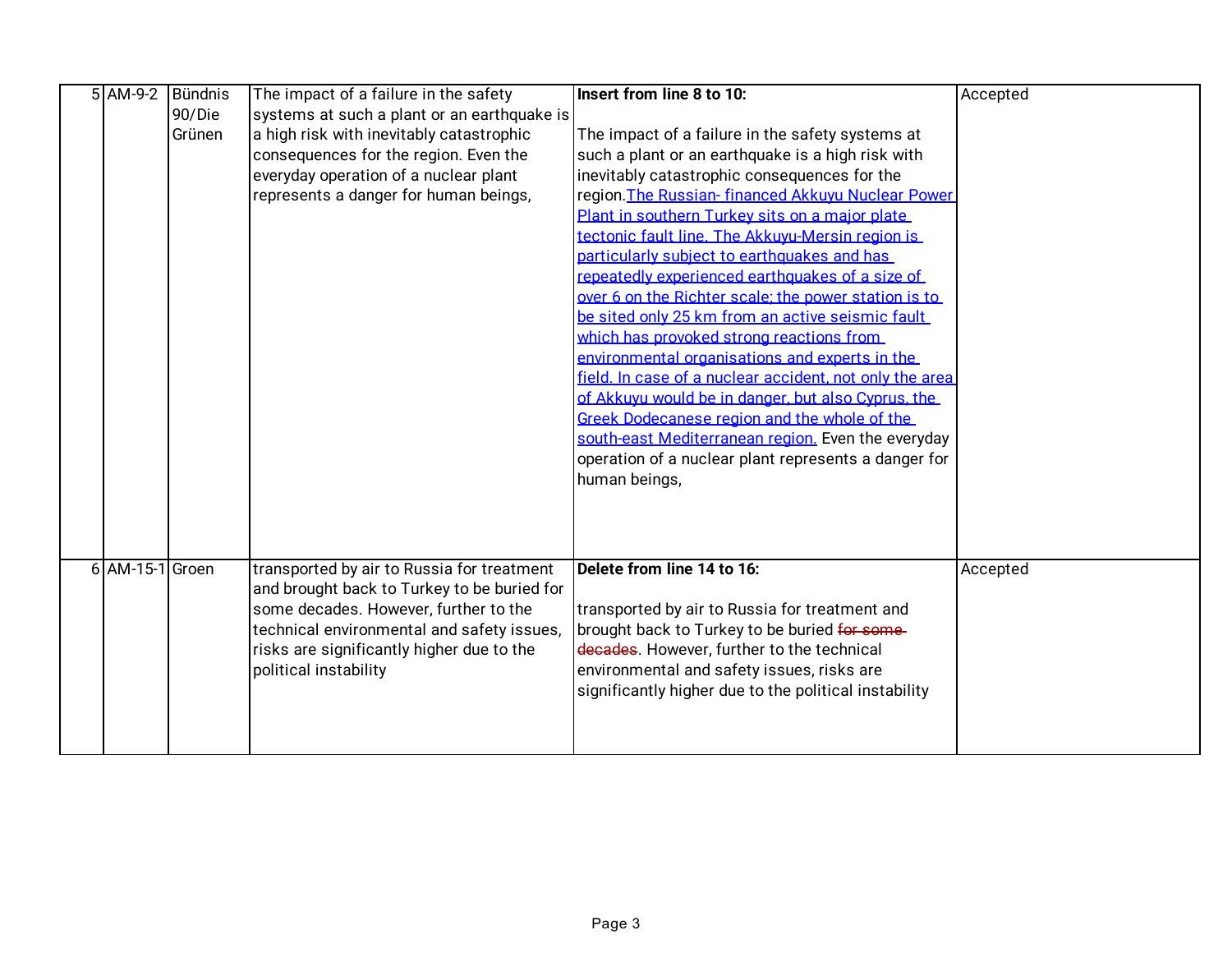|  |                   | Prasinoi /<br>Ecologist  <br>Greens               | 7 AM-17-1 Oikologoi safety issues, risks are significantly higher<br>due to the political instability in the region.<br>To be more accurate, the term 'peaceful<br>use' of nuclear power is practically<br>meaningless. | Insert from line 16 to 18:<br>safety issues, risks are significantly higher due to<br>the political instability in the region and beyond. To<br>be more accurate, the term 'peaceful use' of nuclear<br>power is practically meaningless.                                                                                                                                                                                                                                                                                                                                                                                                                                     | Accepted                                                                                                                                                                                                                                                                                                                                                             |
|--|-------------------|---------------------------------------------------|-------------------------------------------------------------------------------------------------------------------------------------------------------------------------------------------------------------------------|-------------------------------------------------------------------------------------------------------------------------------------------------------------------------------------------------------------------------------------------------------------------------------------------------------------------------------------------------------------------------------------------------------------------------------------------------------------------------------------------------------------------------------------------------------------------------------------------------------------------------------------------------------------------------------|----------------------------------------------------------------------------------------------------------------------------------------------------------------------------------------------------------------------------------------------------------------------------------------------------------------------------------------------------------------------|
|  |                   | 8 AM-18-1 Oikologoi<br>Ecologist<br><b>Greens</b> | in the region. To be more accurate, the<br>Prasinoi / term 'peaceful use' of nuclear power is<br>practically meaningless.                                                                                               | <b>Insert from line 17 to 18:</b><br>in the region. To be more accurate, the term<br>'peaceful use' of nuclear power is practically<br>meaningless. Additionally, the construction of a<br>nuclear power plant this period by a Russian<br>construction company does not contribute to the<br>stability of the region but increases Turkey's<br>dependence on Putin's regime.                                                                                                                                                                                                                                                                                                 | discuss in next CAS with tabling<br>party - see if ready to withdraw                                                                                                                                                                                                                                                                                                 |
|  | 9 AM-23-1 Bündnis | 90/Die<br>Grünen                                  | all aspects $-$ and furthermore, have not<br>been carried out using a legally sound<br>procedure.                                                                                                                       | Insert from line 22 to 23:<br>all aspects $-$ and furthermore, have not been<br>carried out using a legally sound procedure. In<br>addition, the accidents and cracks in the foundation<br>point to a big lack of plant safety and security. A<br>Russian worker died on Feb. 24 2022 in an accident<br>at the construction site. He was one of the<br>employees of the subcontractor company. The man<br>was seriously iniured and died when a metal<br>structure was being erected in the pre-assembly<br>area next to the 1st unit of the Akkuvu NPP<br>construction site. On May 18, 2022 hundreds of<br>workers of construction firms downed tools over<br>unpaid wages. | Compromse proposal found<br>between DE & CY:<br>It is noteworthy to mention that<br>a number of accidents and fire<br>explosions have occured during<br>the construction of the plant.<br>This highlights the inadequacy<br>of the safety measures taken, if<br>any. In addition, hundreds of<br>workers of construction firms<br>downed tools over unpaid<br>wages. |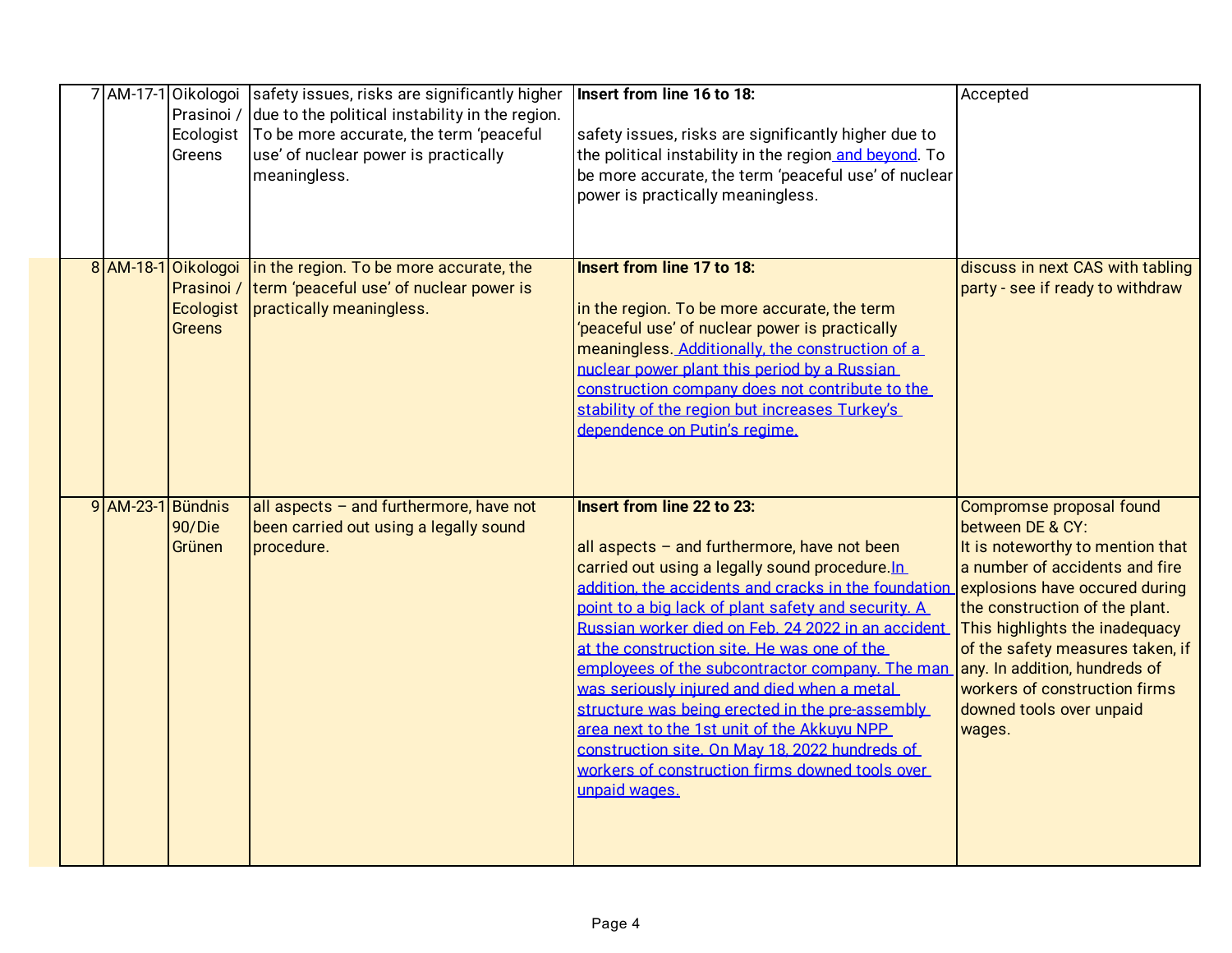|  |   | 10 AM-24-1 GroenLink The whole issue now needs to be | From line 24 to 28:                                  | to be discussed in CAS 4 |
|--|---|------------------------------------------------------|------------------------------------------------------|--------------------------|
|  | s | considered in the light of recent                    |                                                      |                          |
|  |   | developments in the area, especially in              | The whole issue now needs to be considered in the    |                          |
|  |   | Ukraine, following Russia's invasion of the          | light of recent developments in the area, especially |                          |
|  |   | country. The consequences of this endless            | in Ukraine, following Russia's invasion of the-      |                          |
|  |   | war, including seizing the Zaporizhzhia              | country. The consequences of this endless war.       |                          |
|  |   | nuclear power - i.e. Europe's largest                | including seizing the Zaporizhzhia nuclear power -   |                          |
|  |   | nuclear power plant -and blackmail over              | i.e. Europe's largest nuclear power plant -and-      |                          |
|  |   | the use of nuclear weapons, underline the            | blackmail over the use of nuclear weapons,           |                          |
|  |   | nuclear threat we are all facing.                    | underline the nuclear threat we are all facing.      |                          |
|  |   |                                                      | While there are enough significant environmental     |                          |
|  |   |                                                      | risks to call on the Turkish Government to stop the  |                          |
|  |   |                                                      | construction plans for the Akkuva nuclear power      |                          |
|  |   |                                                      | plant, there is another possibility to increase the  |                          |
|  |   |                                                      | pressure on stopping further construction.           |                          |
|  |   |                                                      | Rosatom, the Russian construction company            |                          |
|  |   |                                                      | responsible for building the Akkuyu, has not been    |                          |
|  |   |                                                      | part of any EU sanctions. Rosatom provides the       |                          |
|  |   |                                                      | equipment. materials and services needed to          |                          |
|  |   |                                                      | construct the plant. Including Rosatom on the EU     |                          |
|  |   |                                                      | sanction list could put pressure on Turkey and delay |                          |
|  |   |                                                      | further construction of the Akkuvu plant.            |                          |
|  |   |                                                      |                                                      |                          |
|  |   |                                                      |                                                      |                          |
|  |   |                                                      |                                                      |                          |
|  |   |                                                      |                                                      |                          |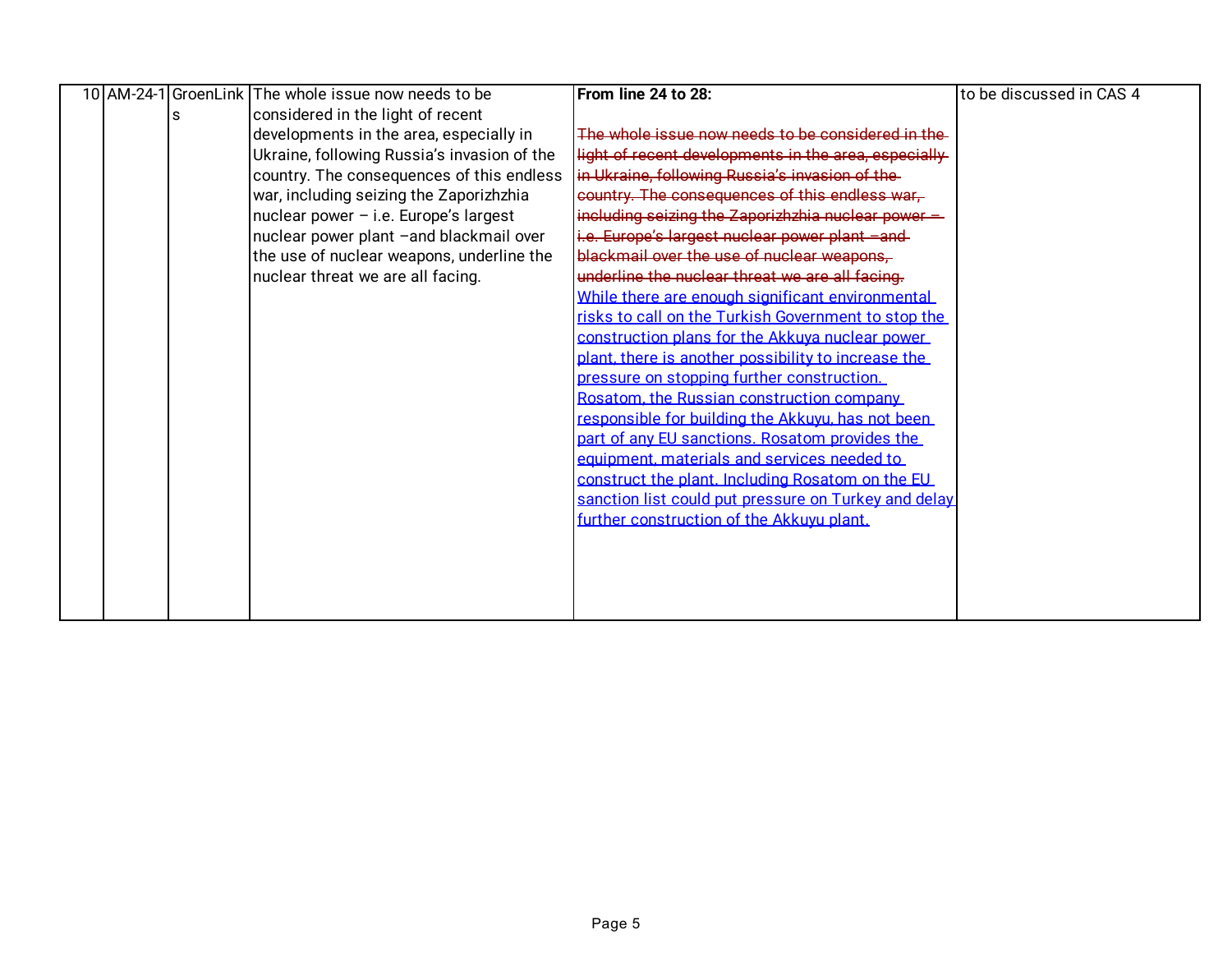|  | 11 AM-28-1 Bündnis | power - i.e. Europe's largest nuclear power | Insert from line 27 to 28:                             | to be discussed in CAS 4 |
|--|--------------------|---------------------------------------------|--------------------------------------------------------|--------------------------|
|  | 90/Die             | plant -and blackmail over the use of        |                                                        |                          |
|  | Grünen             | nuclear weapons, underline the nuclear      | power - i.e. Europe's largest nuclear power plant      |                          |
|  |                    | threat we are all facing.                   | and blackmail over the use of nuclear weapons,         |                          |
|  |                    |                                             | underline the nuclear threat we are all facing. The    |                          |
|  |                    |                                             | nuclear power plant in Mersin Akkuvu is built and      |                          |
|  |                    |                                             | operated by Russia, which aims to increase its         |                          |
|  |                    |                                             | presence and influence and meet its geostrategic       |                          |
|  |                    |                                             | goals in the Eastern Mediterranean with this           |                          |
|  |                    |                                             | activity. Especially against this background and       |                          |
|  |                    |                                             | Russia's war of aggression against Ukraine, which      |                          |
|  |                    |                                             | is against international law, the only consequence     |                          |
|  |                    |                                             | can be that Turkey puts the Akkuvu project on hold.    |                          |
|  |                    |                                             |                                                        |                          |
|  |                    |                                             | At least since the Gezi-movement in 2013               |                          |
|  |                    |                                             | environmental mobilization has been seen as            |                          |
|  |                    |                                             | illegitimate, criminal activity. There, the protesters |                          |
|  |                    |                                             | expressing disagreement with the destruction of        |                          |
|  |                    |                                             | nature and common spaces as well as with the           |                          |
|  |                    |                                             | oppressive regime, the increasingly authoritarian      |                          |
|  |                    |                                             | rule, and the restriction of rights and freedoms. Too  |                          |
|  |                    |                                             | often environmental activists are targeted and         |                          |
|  |                    |                                             | arrested simply for peacefully exercising their right  |                          |
|  |                    |                                             | of freedom of expression, association and              |                          |
|  |                    |                                             | assembly. (letzter Satz wäre Wiederholung)             |                          |
|  |                    |                                             |                                                        |                          |
|  |                    |                                             |                                                        |                          |
|  |                    |                                             |                                                        |                          |
|  |                    |                                             |                                                        |                          |